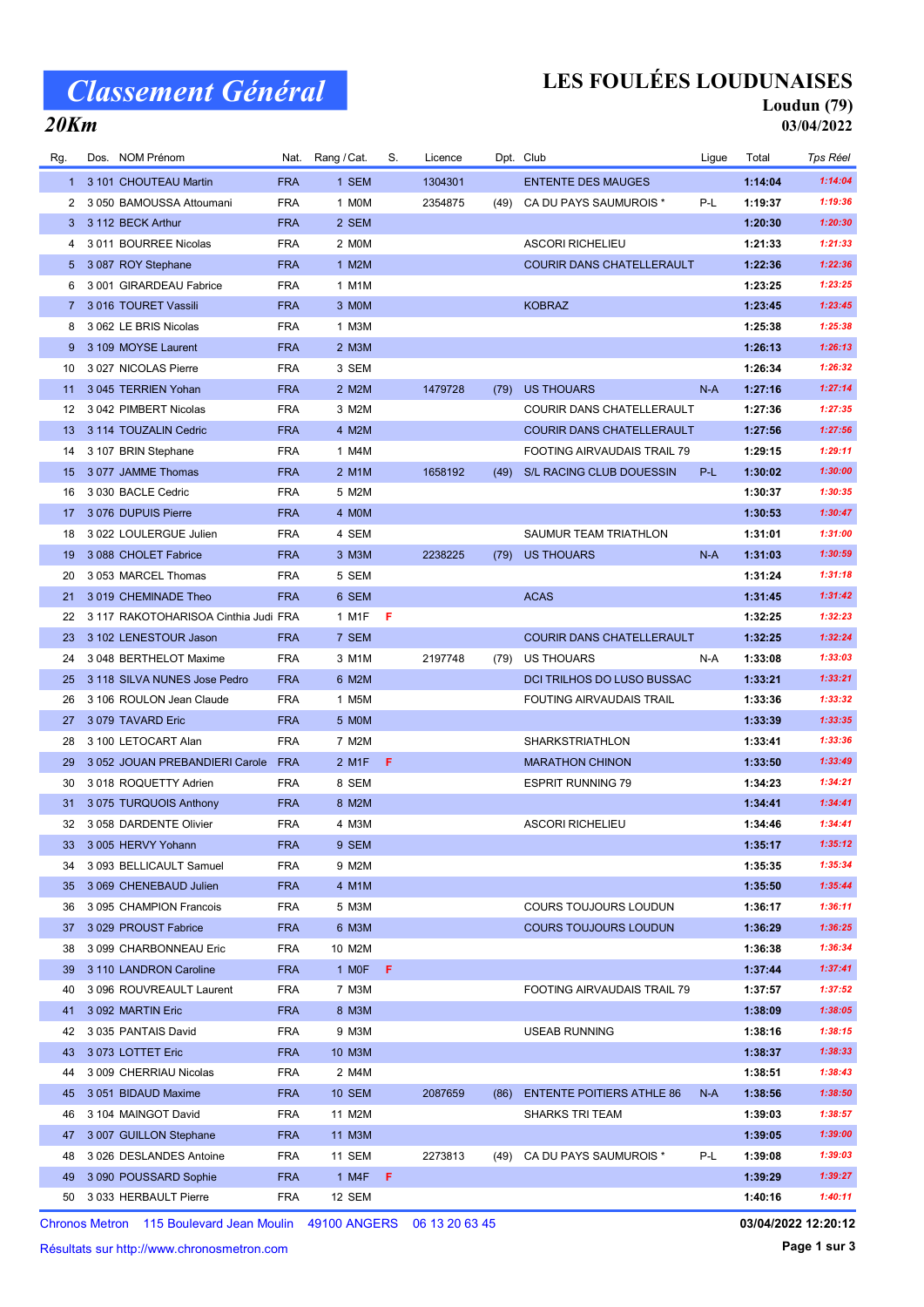# Classement Général

20Km

### LES FOULÉES LOUDUNAISES

### Loudun (79) 03/04/2022

| Rg. | Dos. NOM Prénom             | Nat.       | Rang / Cat. | S. | Licence |      | Dpt. Club                     | Ligue | Total   | Tps Réel |
|-----|-----------------------------|------------|-------------|----|---------|------|-------------------------------|-------|---------|----------|
| 51  | 3 085 CARLIER Vincent       | <b>FRA</b> | 12 M2M      |    | 2417145 | (79) | SEVRE BOCAGE AC               | N-A   | 1:40:49 | 1:40:41  |
| 52  | 3 103 MARILLEAUD Gaelle     | <b>FRA</b> | 2 MOF       | F  |         |      | <b>SHARKS TRI TEAM</b>        |       | 1:41:31 | 1:41:26  |
| 53  | 3 031 MARIETTI Eric         | <b>FRA</b> | 12 M3M      |    |         |      |                               |       | 1:41:46 | 1:41:46  |
| 54  | 3 111 CROUZET Fabrice       | <b>FRA</b> | 3 M4M       |    |         |      | LES CAVALEURS DU CLAIN        |       | 1:42:31 | 1:42:29  |
| 55  | 3 036 HUART Jeremie         | <b>FRA</b> | 6 MOM       |    |         |      |                               |       | 1:42:48 | 1:42:45  |
| 56  | 3 068 BONNEAU Francois      | <b>FRA</b> | 4 M4M       |    |         |      |                               |       | 1:43:07 | 1:43:04  |
| 57  | 3 055 BOUSSEAU Adrien       | <b>FRA</b> | 13 SEM      |    |         |      |                               |       | 1:44:19 | 1:44:15  |
| 58  | 3 044 BELIN Bruno           | <b>FRA</b> | 2 M5M       |    | 1900378 | (86) | <b>CLAIN ATHLETIC PICTAVE</b> | N-A   | 1:44:21 | 1:44:21  |
| 59  | 3 043 BARBIER Pascal        | <b>FRA</b> | 5 M4M       |    |         |      |                               |       | 1:44:54 | 1:44:51  |
| 60  | 3 094 LOUIS Cras            | <b>FRA</b> | 5 M1M       |    | 2322039 | (79) | SEVRE BOCAGE AC               | N-A   | 1:45:03 | 1:44:55  |
| 61  | 3 116 RICARD RABATEL Eric   | <b>FRA</b> | 13 M3M      |    |         |      |                               |       | 1:45:53 | 1:45:53  |
| 62  | 3 023 GUYON Gaetan          | <b>FRA</b> | 6 M1M       |    |         |      |                               |       | 1:46:00 | 1:45:56  |
| 63  | 3 020 TABOURIER Didier      | <b>FRA</b> | 7 M1M       |    |         |      |                               |       | 1:46:00 | 1:45:57  |
| 64  | 3 021 TABOURIER Vanessa     | <b>FRA</b> | 3 MOF       | -F |         |      |                               |       | 1:46:01 | 1:45:57  |
| 65  | 3 025 KUZIW Christophe      | <b>FRA</b> | 14 M3M      |    |         |      |                               |       | 1:46:06 | 1:45:58  |
| 66  | 3078 JAMME Beatrice         | <b>FRA</b> | 1 M2F       | F  | 1681884 |      | (49) S/L RACING CLUB DOUESSIN | P-L   | 1:46:32 | 1:46:29  |
| 67  | 3 054 GUILLOCHET Eric       | <b>FRA</b> | 13 M2M      |    |         |      |                               |       | 1:47:07 | 1:47:00  |
| 68  | 3 115 FALOUR J Philippe     | <b>FRA</b> | 14 M2M      |    | 2160422 | (79) | US THOUARS                    | N-A   | 1:47:16 | 1:47:13  |
| 69  | 3 047 BERNARD Eric          | <b>FRA</b> | 3 M5M       |    | 1919334 | (79) | US THOUARS                    | N-A   | 1:47:24 | 1:47:21  |
| 70  | 3 040 LAURIOUX Johann       | <b>FRA</b> | 15 M2M      |    | 2053673 | (79) | US THOUARS                    | N-A   | 1:47:27 | 1:47:24  |
| 71  | 3 066 ROY Stephane          | <b>FRA</b> | 15 M3M      |    | 2020076 | (79) | <b>US THOUARS</b>             | N-A   | 1:47:27 | 1:47:25  |
| 72  | 3 063 PEREIRA Luis          | <b>FRA</b> | 8 M1M       |    | 2430031 | (49) | CA DU PAYS SAUMUROIS *        | P-L   | 1:47:53 | 1:47:48  |
| 73  | 3 105 LAPERCHE Alex         | <b>FRA</b> | 9 M1M       |    |         |      |                               |       | 1:47:56 | 1:47:50  |
| 74  | 3 084 MELLET Bruno          | <b>FRA</b> | 4 M5M       |    |         |      | COUREURS DU CHINONAIS         |       | 1:48:00 | 1:47:56  |
| 75  | 3 080 MARCHAND Didier       | <b>FRA</b> | 1 M7M       |    |         |      |                               |       | 1:48:36 | 1:48:36  |
| 76  | 3 032 DAVID GUERIN Celestin | <b>FRA</b> | 14 SEM      |    |         |      | <b>SAPEUR POMPIERS</b>        |       | 1:48:39 | 1:48:34  |
| 77  | 3 086 CHARLOT Jerome        | <b>FRA</b> | 16 M2M      |    |         |      |                               |       | 1:49:26 | 1:49:24  |
| 78  | 3 057 MENESTREAU Sebastien  | <b>FRA</b> | 17 M2M      |    |         |      |                               |       | 1:49:33 | 1:49:27  |
| 79  | 3 037 GRIMOUX Aymeric       | <b>FRA</b> | 15 SEM      |    |         |      |                               |       | 1:49:37 | 1:49:34  |
| 80  | 3 014 BAGE Luc              | <b>FRA</b> | 6 M4M       |    |         |      |                               |       | 1:49:57 | 1:49:53  |
| 81  | 3015 FRIOU Pauline          | <b>FRA</b> | 4 MOF       | F  |         |      |                               |       | 1:49:58 | 1:49:55  |
| 82  | 3 038 LEFEVRE Romain        | <b>FRA</b> | 7 MOM       |    |         |      |                               |       | 1:49:58 | 1:49:56  |
| 83  | 3 098 REULIER Anthony       | <b>FRA</b> | 8 MOM       |    | 213151  | (49) | CA DU PAYS SAUMUROIS *        | P-L   | 1:50:29 | 1:50:23  |
| 84  | 3 046 TERRIEN Sophie        | <b>FRA</b> | 2 M2F       | F  | 1935777 | (79) | US THOUARS                    | N-A   | 1:50:32 | 1:50:28  |
| 85  | 3 012 JEANNEAU Patrice      | <b>FRA</b> | 5 M5M       |    |         |      |                               |       | 1:51:58 | 1:51:54  |
| 86  | 3 013 GUILLEBAULT Michel    | <b>FRA</b> | 6 M5M       |    |         |      |                               |       | 1:51:59 | 1:51:54  |
| 87  | 3 064 JANSSENS Cecile       | <b>FRA</b> | 3 M1F       | F  | 2093099 | (79) | <b>US THOUARS</b>             | N-A   | 1:52:07 | 1:52:01  |
| 88  | 3 129 JOUVE Raphael         | FRA        | 9 MOM       |    |         | (86) | <b>CLAIN ATHLETIC PICTAVE</b> | N-A   | 1:53:29 | 1:53:23  |
| 89  | 3 119 GILLET Mathieu        | <b>FRA</b> | 10 M1M      |    |         |      |                               |       | 1:53:32 | 1:53:24  |
| 90  | 3 002 SIMON Matthieu        | FRA        | 11 M1M      |    |         |      | COURS TOUJOURS LOUDUN         |       | 1:53:49 | 1:53:43  |
| 91  | 3 097 GROLLEAU Stephane     | <b>FRA</b> | 12 M1M      |    |         |      | J AIME COURIR                 |       | 1:54:15 | 1:54:10  |
| 92  | 3 091 CHEVILLARD Eric       | FRA        | 16 M3M      |    |         |      |                               |       | 1:54:19 | 1:54:17  |
| 93  | 3 067 GUITTON David         | <b>FRA</b> | 10 M0M      |    |         |      |                               |       | 1:54:31 | 1:54:31  |
| 94  | 3 004 GAUTIER Laurence      | <b>FRA</b> | 3 M2F       | F  |         |      |                               |       | 1:55:21 | 1:55:13  |
| 95  | 3 061 PREVEAU Adelaide      | <b>FRA</b> | 5 MOF       | F. |         |      |                               |       | 1:55:50 | 1:55:46  |
| 96  | 3 056 BOZEC Frederic        | <b>FRA</b> | 18 M2M      |    |         |      | <b>LOUDUN INTERIM</b>         |       | 1:56:17 | 1:56:10  |
| 97  | 3 082 HUART Aurelien        | <b>FRA</b> | 11 M0M      |    |         |      |                               |       | 1:56:32 | 1:56:29  |
| 98  | 3 070 VENEREAU Michel       | <b>FRA</b> | 1 M6M       |    | 2108834 | (79) | SEVRE BOCAGE AC               | N-A   | 1:56:57 | 1:56:49  |
| 99  | 3 089 LAMBERT Sebastien     | <b>FRA</b> | 19 M2M      |    |         |      |                               |       | 1:57:01 | 1:56:55  |
| 100 | 3 034 ROY Marina            | <b>FRA</b> | 1 ESF       | F  | 1506635 | (79) | US THOUARS                    | N-A   | 1:57:44 | 1:57:41  |

Chronos Metron 115 Boulevard Jean Moulin 49100 ANGERS 06 13 20 63 45

Résultats sur http://www.chronosmetron.com